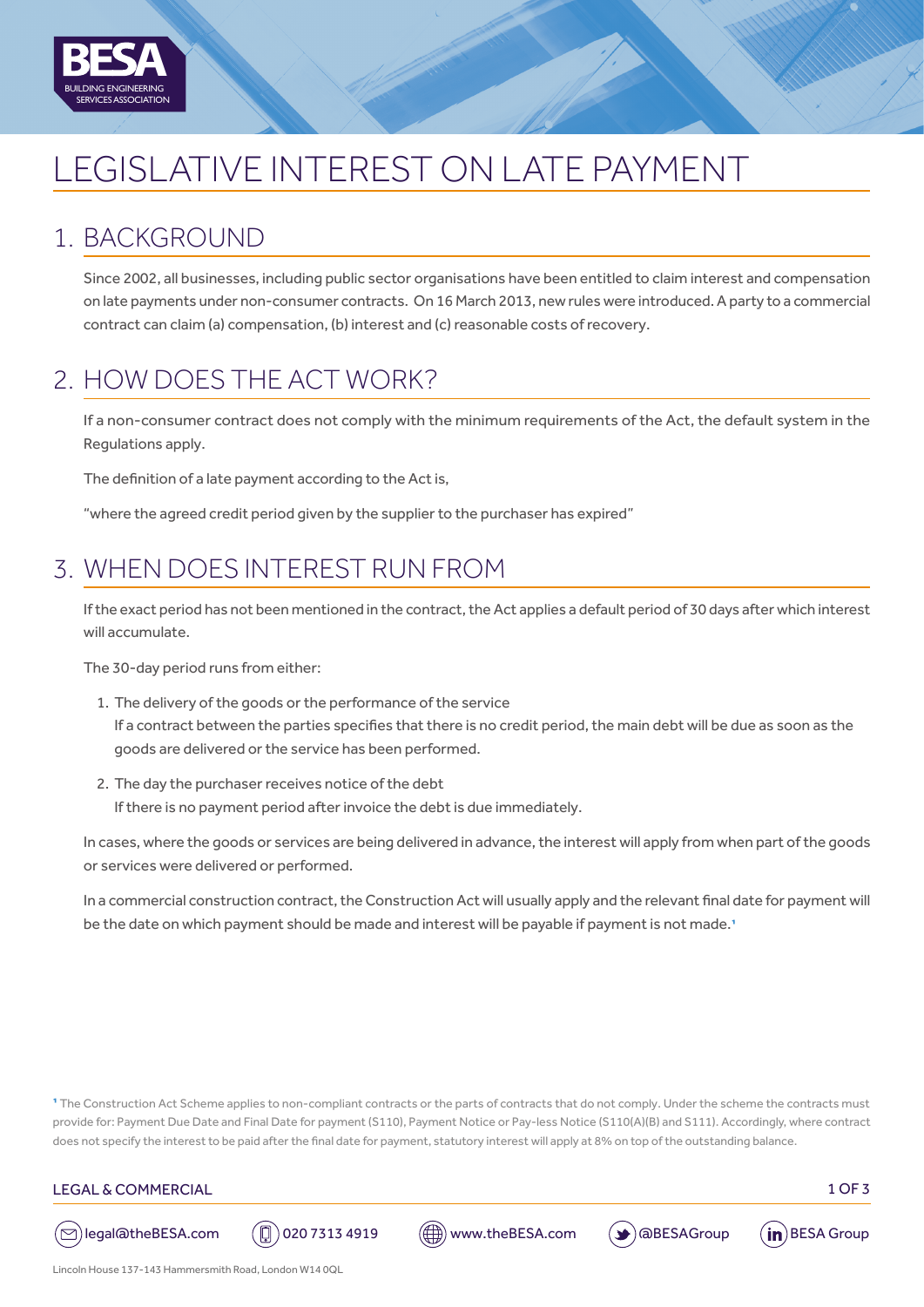# 4. WHAT IS THE MAXIMUM PERIOD FOR DELAYING PAYMENT?

Public sector contracts now have a maximum 30-day period for payment from invoice, and other non-public sector contracts, a 60-day period<sup>2</sup>. The Regulations describe acceptable periods for delayed payment in public sector supply chains. Parties can agree longer periods for payment so long as the period is not 'grossly unfair' – what is considered 'grossly unfair' has to date not been defined. The new payment commitments apply to all parties on central Government contracts, whether they are signatories to the Payment Charter<sup>3</sup> or not, as a result of the Public Contracts Regulations 2015.

### 5. INTEREST

The rate of interest that can be charged on late payments is to be agreed, but it must be a 'substantial remedy' – if no rate is agreed the Regulations import a default rate of 8% above the Bank of England base rate for business to business transactions.4

| <b>BASE RATE</b>                                                                 | <b>6 MONTH PERIOD</b> |
|----------------------------------------------------------------------------------|-----------------------|
| The Bank of England base rate on 31 December will be the<br>'reference rate' for | 1 January to 30 June  |
| The Bank of England base rate on 30 June will be the<br>'reference rate' for     | 1 July to 31 December |

It is common in construction contracts to see this rate reduced to 5%, but we would argue that nothing less should be acceptable.

The interest is simple, i.e. not compounded when calculated, e.g.:

Debt x interest rate x the number of days late 365

<sup>2</sup> Payment of undisputed invoices within 30 days by contracting authorities, contractors and sub-contractors under Regulation 113 Public Contracts Regulations 2015. In the event of an undue delay (i.e. not confirming an invoice as valid and undisputed within the suggested 7 calendar days), the invoice shall be regarded as valid and undisputed. The Regulations can be found here:**<http://www.legislation.gov.uk/uksi/2015/102/regulation/113/made>**

3 The construction supply chain payment charter guide can be found here: **[Charter guide](http://builduk.org/wp-content/uploads/2017/01/Implementing-the-Construction-Supply-Chain-Payment-Charter-Guidance-Note.pdf)**

4 More on Late Payments can be found here: **[Claiming Interest](https://www.gov.uk/late-commercial-payments-interest-debt-recovery/claim-debt-recovery-costs)** 

#### LEGAL & COMMERCIAL 2 OF 3